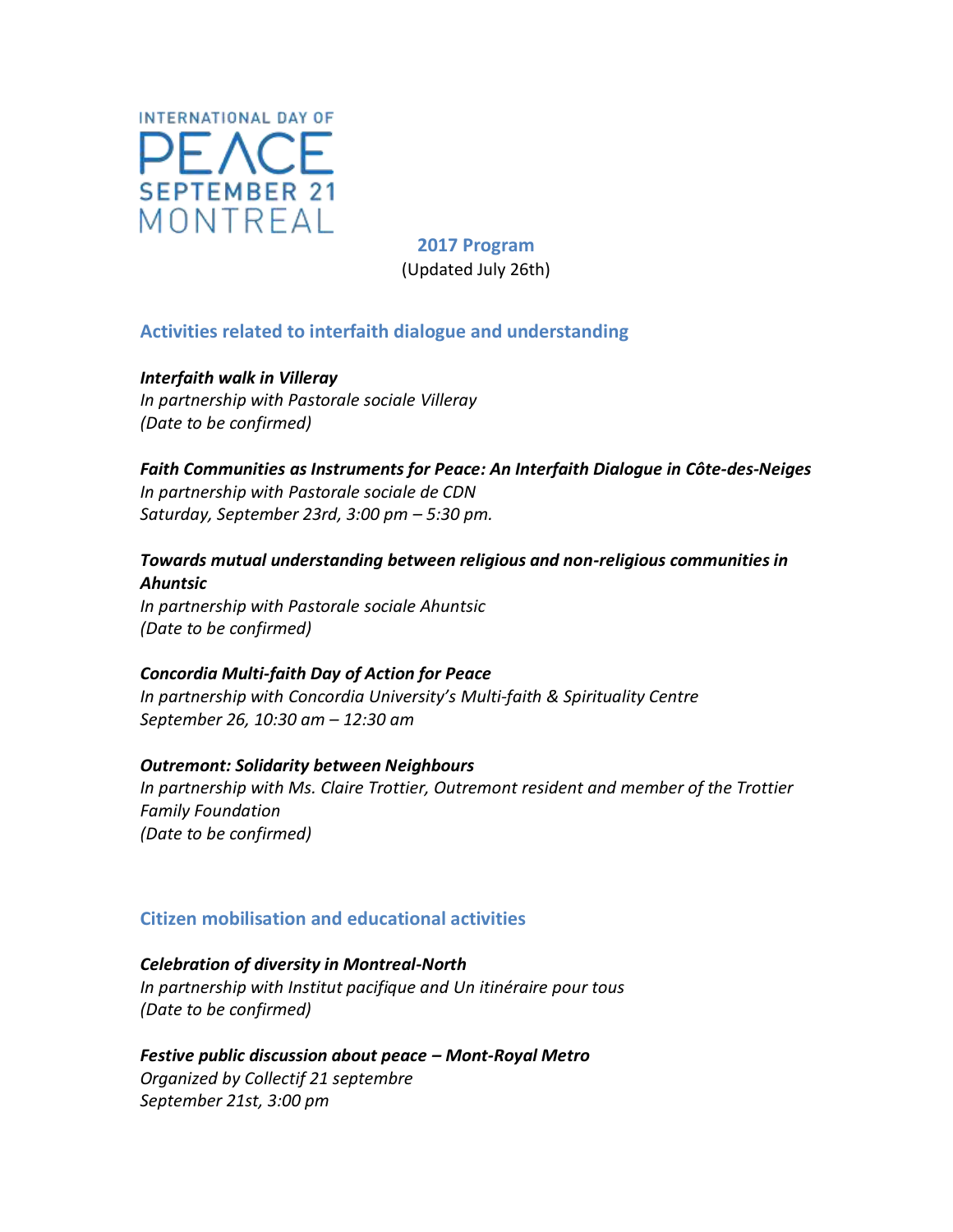*Workshops and collective creations: "Together, let's say NO to hate and YES to …"* In partnership with the No Hate Speech Movement, the Centre for the Prevention of *Radicalization Leading to Violence, Apathy is Boring & LOJIQ. September 1st – 30th* 

*Rally for Peace in Plateau Mont-Royal – Participative workshops on empathy and listening skills Presented by Artas'Canada September 16* 

*Collective Musical Creation Program for Montreal Youth on "Peace and Inclusion" Presented by Rock Camp for Girls, in partnership with the NO Hate Speech Movement, Ensemble for the Respect of Diversity & Project 10* 

#### *Art Therapy Session*

*Presented by Dawson College, in partnership with the Montreal Museum of Fine Arts (Date to be confirmed)* 

### *Conflict Resolution Workshop: Tools for Youth*

*Presented by Dawson College (Date to be confirmed)* 

### *Workshop on Sustainable Happiness*

*Presented by Dawson College (Date to be confirmed)* 

\*\*\* To be confirmed\*\*\* *Engaging Montreal Youth for Peace In partnership with the Commission scolaire de Montréal* 

### **Conferences, Symposiums & Presentations**

*3-day conference on "Problematizing Religious Diversity" Presented by graduate students in the McGill School of Religious Studies CREOR program September 14 to 16* 

*"Ethical Consumerism: Linking ethics, consumerism and the environment" Presented by Dawson College (Date to be confirmed)* 

*Keynote Speaker: Alaa Murabit – Human Rights Educator Presented by Dawson College September 14, 7:00 pm*